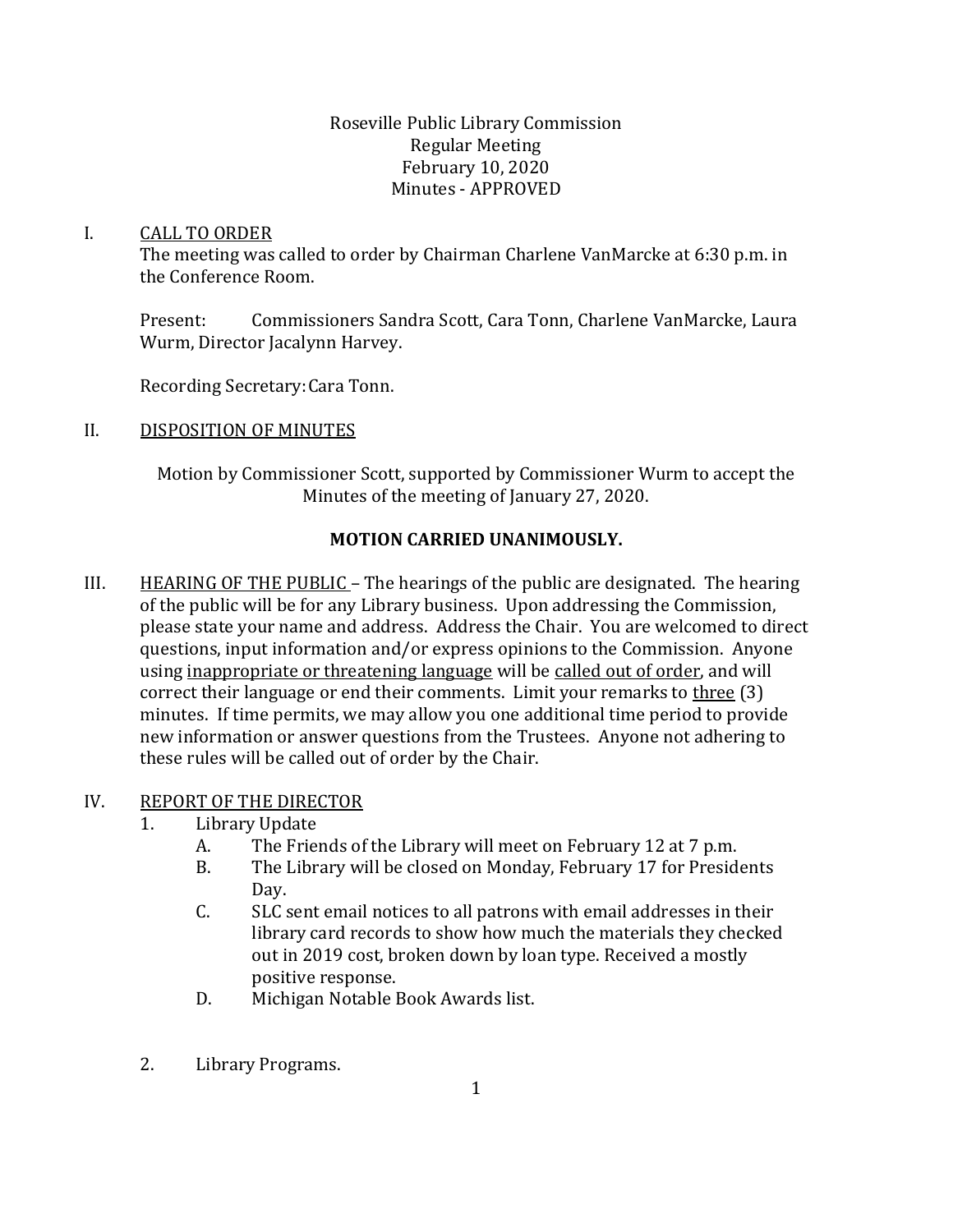A. The following programs will take place before the next Commission meeting:

February 11: Adult Open Craft Night February 13: Essential Oils & Rice Bags February 14: Family Craft -- Love Bugs February 18: Zumba for Kids February 21: #2 Session Story Time February 26: Teen Community Service February 29: STEM Saturday -- Leap Year March 2: Teen Community Service March 5: Booked -- *Little Women* March 7: Teen Community Service

- B. Passive programs: Harry Potter's Birthday Trivia Contest -- 20 participants; Guess the Title of the Shredded Book -- 150 participants; Library Card Sign-Up Month -- 106 participants; Halloween I Spy with a Dollhouse; Gratitude Chain; Origami Snowflakes; Puzzle Month; Make a Valentine.
- 3. Library Statistics.
- 4. Budget and Bills.
	- A. The Director will meet with the Controller to discuss the proposed budget on February 14. The budget is due the following week.
	- B. Centralized Purchasing: the Library is expected to receive \$12,00- 13,000 in July.
	- C. The SLC directors voted to pay an additional one-time increase of 25% for OverDrive titles in 2019-20. Roseville's responsibility will be \$595.27.

Motion by Commissioner Tonn, supported by Commissioner Scott to accept the budget and bills.

### **MOTION CARRIED UNANIMOUSLY.**

### V. SUBURBAN LIBRARY COOPERATIVE

- 1. SLC is working with Oakland Schools printing to design a bookmark for the Go Library Card discount program.
- VI. COMMUNICATIONS None.
- VII. UNFINISHED BUSINESS
	- 1. Strategic Plan.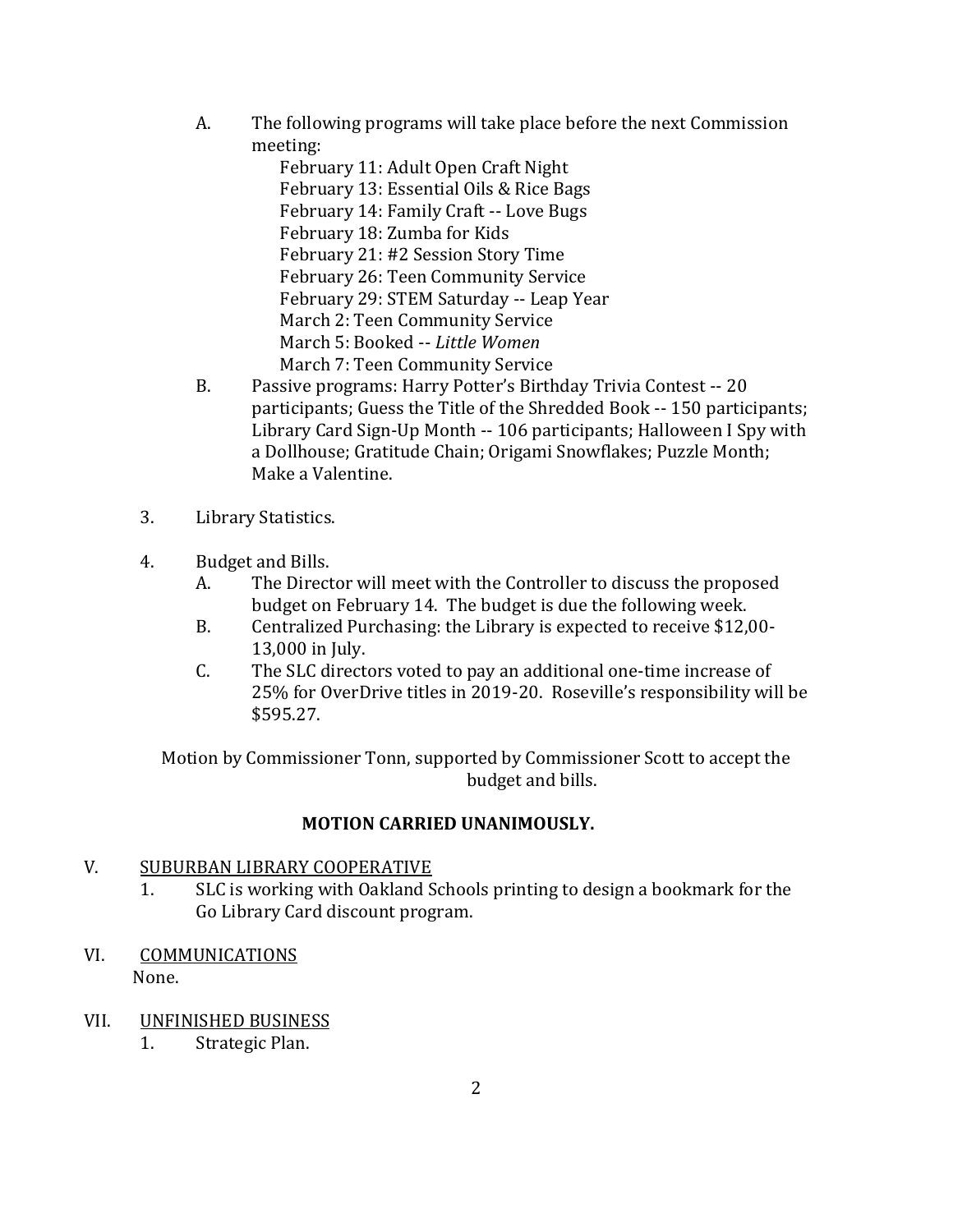- A. The Director will write a Request for Proposal for a company to assist with a strategic plan after the new assistant director and/or Youth Services Coordinator has been hired.
- 2. Policies.
	- A. Attorney Anne Seurynck responded to the Director with comments regarding the circulation policy and the Library's policies in general. The Director has responded to Anne and is waiting for Sara to send her comments.
- 3. Tables and Chairs in Erin and Youth Program Room.
	- A. The Director is waiting to hear back from Kyle Hanning regarding ths storage size of the tables and chairs.
- 4. Other Items.
	- A. South Canopy Project: Sign has not been manufactured yet. Waiting on electrician. Brandy at AEW has been asked to find a company to repair the concrete at the base of the support poles.
	- B. Landscape Design will be coming in to talk about the hardscape -- this year's landscaping project.

### VIII. NEW BUSINESS

- 1. Donations.
- 2. Endowment Trust Fund.
	- A. No communication.
- 3. Personnel.
	- A. The Director will be meeting with a current employee regarding the open position.
- 4. Community Development Block Grant Application.
	- A. The Director will apply by February 28. The grant can only be used for materials for a segment of the population below the poverty level in Roseville, so it would be used for seniors/large print books and audio books.
- 5. Other.
	- A. Library use vs. Moviegoing.
	- B. Advantage Living Center: Joshua and the "Book Nook."
- IX. ADJOURNMENT

Commissioner Wurm made the motion, that having acted upon the agenda, the meeting be adjourned at 7:45 p.m. Commissioner Scott supported the motion.

# **MOTION CARRIED UNANIMOUSLY.**

Respectfully submitted,